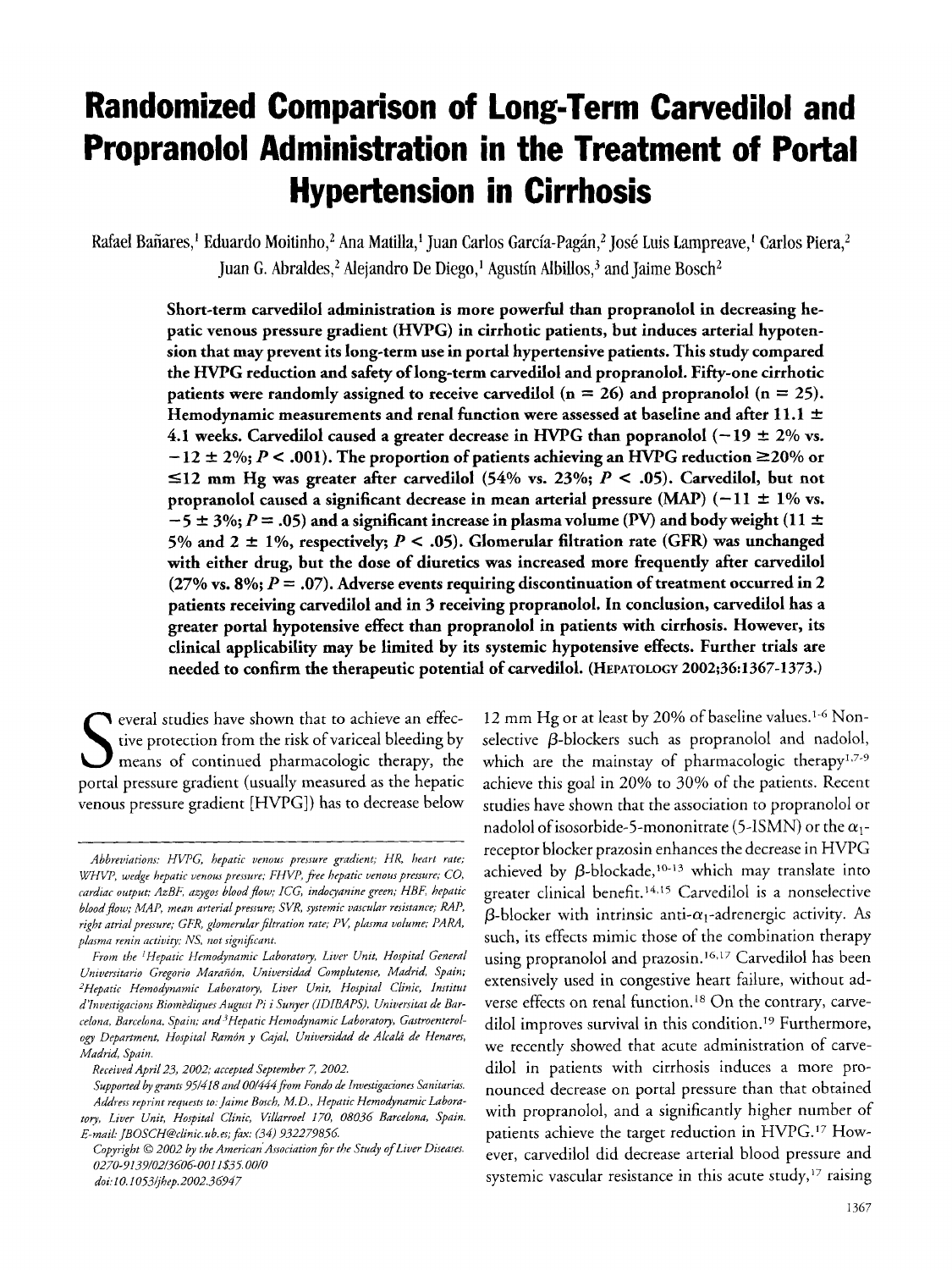the question of whether, similar to other vasodila $tors, <sup>13,20-22</sup>$  it can have an adverse effect on renal function on prolonged administration in patients with cirrhosis.

The present randomized controlled trial was designed to answer this question by comparing the effects of longterm carvedilol therapy versus propranolol on systemic and splanchnic hemodynamics and on renal function in a large series of patients with cirrhosis.

## **Patients and Methods**

*Patients.* The study was performed in *51* cirrhotic patients referred to the Hepatic Hernodynamic Laboratory of the two participating hospitals for evaluation of portal hypertension. Inclusion criteria were the presence of endoscopically proven esophageal varices without previous hemorrhage and a basal HVPG value greater than *12* mm Hg. The diagnosis of cirrhosis was based on liver biopsy specimens or on clinical, biochemical, or ultrasonographic findings. The exclusion criteria were age less than 18 or greater than *75* years; severe liver failure evaluated by the presence of a serum bilirubin level greater than *5* mg/dL, and/or an international normalized ratio greater than 2.5 or uncontrolled hepatic encephalopathy; contraindications to  $\beta$ -blockers (asthma, chronic obstructive lung diseases, atrioventricular block, heart rate [HR] less than *50* bpm, peripheral arterial disease, insulin-dependent diabetes mellitus); active alcoholism; serum creatinine greater than *2* mg/dL; hepatocellular carcinoma; and refusal to participate in the study. The study was conducted following the principles of the Declaration of Helsinki and was approved by the Ethics Committee of each participating hospital. All patients gave written informed consent after a complete explanation of the purpose of the study. Thirty-four patients were men, and the mean age was 58  $\pm$  10 years; 16 patients had ascites on baseline evaluation. Additional clinical information is given in Table I.

*Study Design.* The study was a single-blind randomized controlled trial aimed to compare the effects of carvedilol and propranolol on splanchnic and systemic hemodynamics and on renal function and endogenous vasoactive systems.

The sample size calculation was based on previous studies,<sup>1,2</sup> showing a proportion of HVPG responders to long-term propranolol monotherapy of *24%.* Our previous study using carvedilol'7 suggested that the rate of responders might be increased to up to *64%* of the patients. The sample size needed to detect a 30% increase in HVPG responders was calculated as *50* patients, using a 2-sided test with 80% power at a significance level of 5%.

|  |  |             | Table 1. Baseline Clinical and Hemodynamic Characteristics |
|--|--|-------------|------------------------------------------------------------|
|  |  | of Patients |                                                            |

| <b>Carvedilol</b><br>$(n = 26)$ | <b>Propranolol</b><br>$(n = 25)$ | P         |
|---------------------------------|----------------------------------|-----------|
| $57.9 \pm 1.5$                  | $58.4 \pm 2.2$                   | <b>NS</b> |
|                                 |                                  |           |
| 19 (73)                         | 15 (60)                          | ΝS        |
|                                 |                                  | NS        |
| 6(23)                           | 9(36)                            |           |
| 4 (15)                          | 2(8)                             |           |
| 14 (54)                         | 14 (56)                          |           |
| 2(8)                            | 0                                |           |
|                                 |                                  |           |
| 13/10/3                         | 15/6/4                           | NS        |
|                                 |                                  |           |
| 10/16                           | 14/11                            | ΝS        |
| 10 (39)                         | 6(24)                            | NS        |
| $19.0 \pm 1.0$                  | $20.3 \pm 0.9$                   | ΝS        |
| $7.5 \pm 0.4$                   | $7.8 \pm 0.3$                    | ΝS        |
|                                 |                                  |           |

Abbreviations: HBV, hepatitis B virus: HCV, hepatisis C virus.

After baseline clinical and hernodynamic evaluation, patients were randomly allocated to receive carvedilol (n = *26)* or propranolol (n = *25)* by means of a blocked randomization code generated by computer. The treatment code was kept in sealed opaque envelopes.

Drug titration was performed by trained research nurses. Propranolol was started at a dosage of 10 mg twice daily and carvedilol at a dosage of *6.25* rng daily. The dosage of both drugs was stepwise increased every *4* days until the HR was reduced by *25%* or to less than 55 beats/min while systolic pressure was greater than 85 mm Hg. The mean dosages of propranolol and carvedilol were  $73 \pm 10$  mg/d (range, 10-160) and  $31 \pm 4$  mg/d (range, *12.5-50),* respectively. The time elapsed until reaching the optimal dosage was similar in both groups  $(21.6 \pm 4.6)$ vs.  $17.3 \pm 3.1$  days;  $P = .45$ ).

When the dosage of both drugs was stabilized the patients were seen every *2* weeks in the outpatient clinic by physicians inadvertent of treatment allocation. At every follow-up visit the presence of hypotension, orthostatism, and dyspnea and development of ascites or edema was carefully assessed.

All measurements detailed below were performed at baseline and after a mean of  $11.1 \pm 4.1$  weeks of continued therapy at the established dosage. Five patients *(2* in the carvedilol group and *3* in propranolol group) were withdrawn before the second hemodynamic evaluation due to side effects and therefore are not included in the analysis of the hemodynamic effects,

*Hemodynamic Studies.* Under fluoroscopic control a 7F balloon-tipped catheter (MediTech Cooper Scientific Corp., Watertown, MA) was advanced into the main right hepatic vein to measure wedged and free hepatic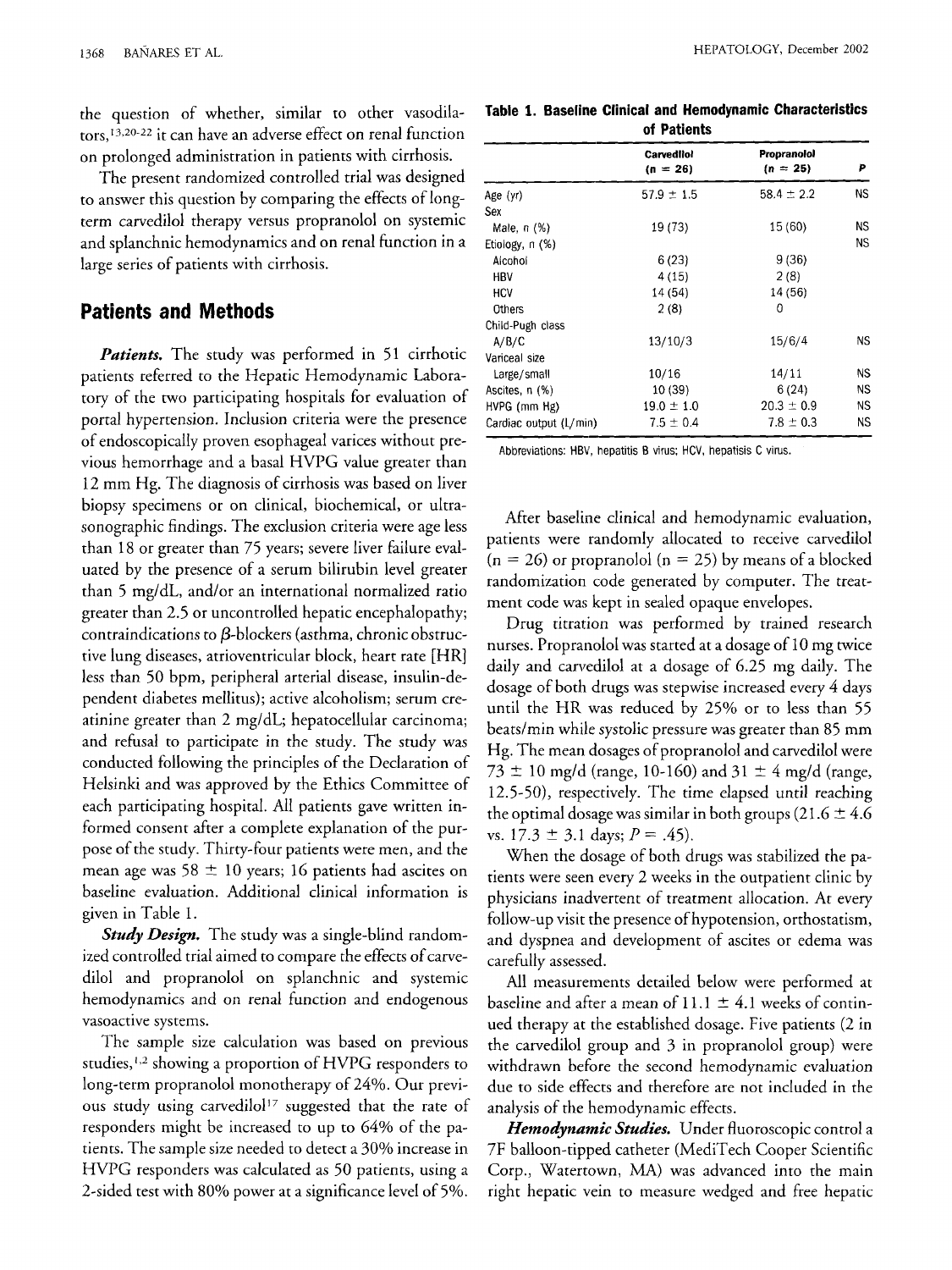venous pressures (WHVP and FHVP, respectively). A Swan-Ganz catheter (Abbott Labs, Abbott Park, IL) was advanced into the pulmonary artery for measurements of cardiopulmonary pressures and cardiac output (CO). A continuous thermal dilution catheter (Webster Laboratories, Inc., Baldwin Park, CA) was placed into the azygos vein for measurement of azygos blood flow (AzBF), according to previously described methods.<sup>24</sup> All measurements were performed in triplicate, and permanent tracings were recorded on a multichannel recorder (Letica Polygraph *4006,* Barcelona, Spain). All tracings were evaluated blindly by the same observer (J.B.). A solution of indocyanine green (ICG; Pulsion Medical Systems, Miinchen, DFR) containing *2%* serum albumin, was infused intravenously at a constant rate of 0.2 mg  $\cdot$  min<sup>-1</sup>. After an equilibration period of at least *40* minutes, *4*  separate sets of simultaneous samples of peripheral and hepatic venous blood were obtained for the measurement of hepatic blood flow (HBF) as previously described.23 The intrinsic hepatic clearance of ICG was calculated according to the sinusoidal model as  $-HBF \times \ln(1-E)$  in which E represents the extraction ratio of ICG calculated at steady state as:  $Cp - Ch/Cp$ , in which  $Cp$  and  $Ch$ represent the ICG concentrations in peripheral venous blood and in the hepatic venous blood, respectively.<sup>23</sup> Portal pressure was estimated from the HVPG, the difference between WHVP and FHVP. Mean arterial pressure (MAP) was measured noninvasively with an automatic sphygmomanometer (Hewlett-Packard M1008B, Mc-Minnville, OR). HR was derived from continuous electrocardiogram monitoring. Systemic vascular resistance (SVR) (dyn  $\cdot$  s  $\cdot$  cm<sup>-5</sup>) was calculated as (MAP - RAP)/  $CO \times 80$ , in which MAP (mm Hg) is the mean arterial pressure, RAP (mm Hg) is the right atrial pressure and CO  $(L \cdot min^{-1})$  is the cardiac output. Patients showing a

reduction in HVPG  $\geq$ 20% of the baseline values or to values *5* 12 mm Hg were considered responders.

*Renal Function and Endogenous Vasoactive Systems.* Glomerular filtration rate (GFR) and plasma volume (PV) were measured as previously described by the clearance and the volume of distribution of 51 Cr-ethylendiaminetetraacetic acid and 1251-labeled human seroalbumin, respectively.'3 Plasma renin activity (PARA) and plasma aldosterone were measured by radioimmunoassay following previously described methods.13

*Statistical Analysis.* Data are shown as mean  $\pm$  SE. The Kolmogoroff-Smirnoff test was used for assessing the normal distribution of variables. Paired Student's *t* test was used to assess the significance of comparisons with baseline within each group and nonpaired Student's *t* test for comparisons between groups. Proportional data were analyzed by  $\chi^2$  test and Fisher's exact test when appropriate. Significance was established at *1)* < *.05.* All statistics were computed using the SPSS statistical package (SPSS 9.0, Chicago, IL).

# **Results**

*Baseline Data.* All patients had severe portal hypertension as shown by the presence of esophageal varices and an HVPG above 12 mm Hg. Both groups of patients were similar regarding baseline clinical and systemic and splanchnic hemodynamic values (Table 1).

*Eflects of Propranolol and Carvedilol on Hepatic Hemodynamics.* Propranolol significantly decreased HVPG ( $-12 \pm 2\%$ ;  $P < .01$ ) and portocollateral (azygos) blood flow  $(-24 \pm 7\%; P < .01)$  (Table 2). This is in accordance with previous reports from our laboratory. Five patients *(23%)* decreased the HVPG *5* 12 mm Hg or by  $\geq$  20% of baseline.

|  |  | Table 2. Splanchnic and Systemic Hemodynamics at Baseline and After the Administration of Carvedilol and Propranolol |  |  |
|--|--|----------------------------------------------------------------------------------------------------------------------|--|--|
|--|--|----------------------------------------------------------------------------------------------------------------------|--|--|

|                                               |                 | Carvedilol ( $n = 24$ ) |                 | Propranolol $(n = 22)$  |
|-----------------------------------------------|-----------------|-------------------------|-----------------|-------------------------|
|                                               | <b>Baseline</b> | <b>End of Treatment</b> | <b>Baseline</b> | <b>End of Treatment</b> |
| WHVP (mm Hg)                                  | $26.4 \pm 1$    | $23.5 \pm 0.9*$         | $28.8 \pm 1$    | $25.9 \pm 0.7*$         |
| FHVP (mm Hg)                                  | $7.3 \pm 0.5$   | $8.2 \pm 0.5*$          | $8.5 \pm 0.7$   | $8.3 \pm 0.6$           |
| HVPG (mm Hg)                                  | $19.0 \pm 1.1$  | $15.2 \pm 0.8*$         | $20.3 \pm 0.9$  | $17.6 \pm 0.7*$         |
| HBF (L/m)                                     | $1.39 \pm 0.1$  | $1.28 \pm 0.1$          | $1.25 \pm 0.1$  | $1.01 \pm 0.1*$         |
| $AzBF$ (mL/m)                                 | $442 \pm 38$    | $375 \pm 41*$           | $472 \pm 38$    | $362 \pm 44*$           |
| MPAP (mm Hg)                                  | $13.8 \pm 0.7$  | $15.1 \pm 0.9*$         | $16.7 \pm 0.9$  | $18.2 \pm 1.6$          |
| WPAP (mm Hg)                                  | $7.7 \pm 0.7$   | $9.6 \pm 0.8*$          | $10.4 \pm 0.9$  | $11.8 \pm 1.3$          |
| RAP (mm Hg)                                   | $4.6 \pm 0.6$   | $5.5 \pm 0.5$ †         | $5.8 \pm 0.5$   | $6.4 \pm 0.7$           |
| MAP (mm Hg)                                   | $91.4 \pm 2.5$  | $81.2 \pm 2.9*$         | $88.6 \pm 4.5$  | $83.8 \pm 3.1$          |
| CO (L/m)                                      | $7.5 \pm 0.3$   | $6.4 \pm 0.3*$          | $7.6 \pm 0.3$   | $5.8 \pm 0.2*$          |
| HR (beats/min)                                | $79.9 \pm 3.7$  | $65.6 \pm 2*$           | $77.3 \pm 2.6$  | $58.2 \pm 1*$           |
| SVR (dyn $\cdot$ s $\cdot$ cm <sup>-5</sup> ) | $953 \pm 44$    | $993 \pm 51$            | $926 \pm 58$    | $1.099 \pm 69*$         |

NOTE. Data (mean  $\pm$  SEM) are shown for the patients reaching the second hemodynamic study.

~ ~

 $*P < .05$ .  $\uparrow P = .078$ .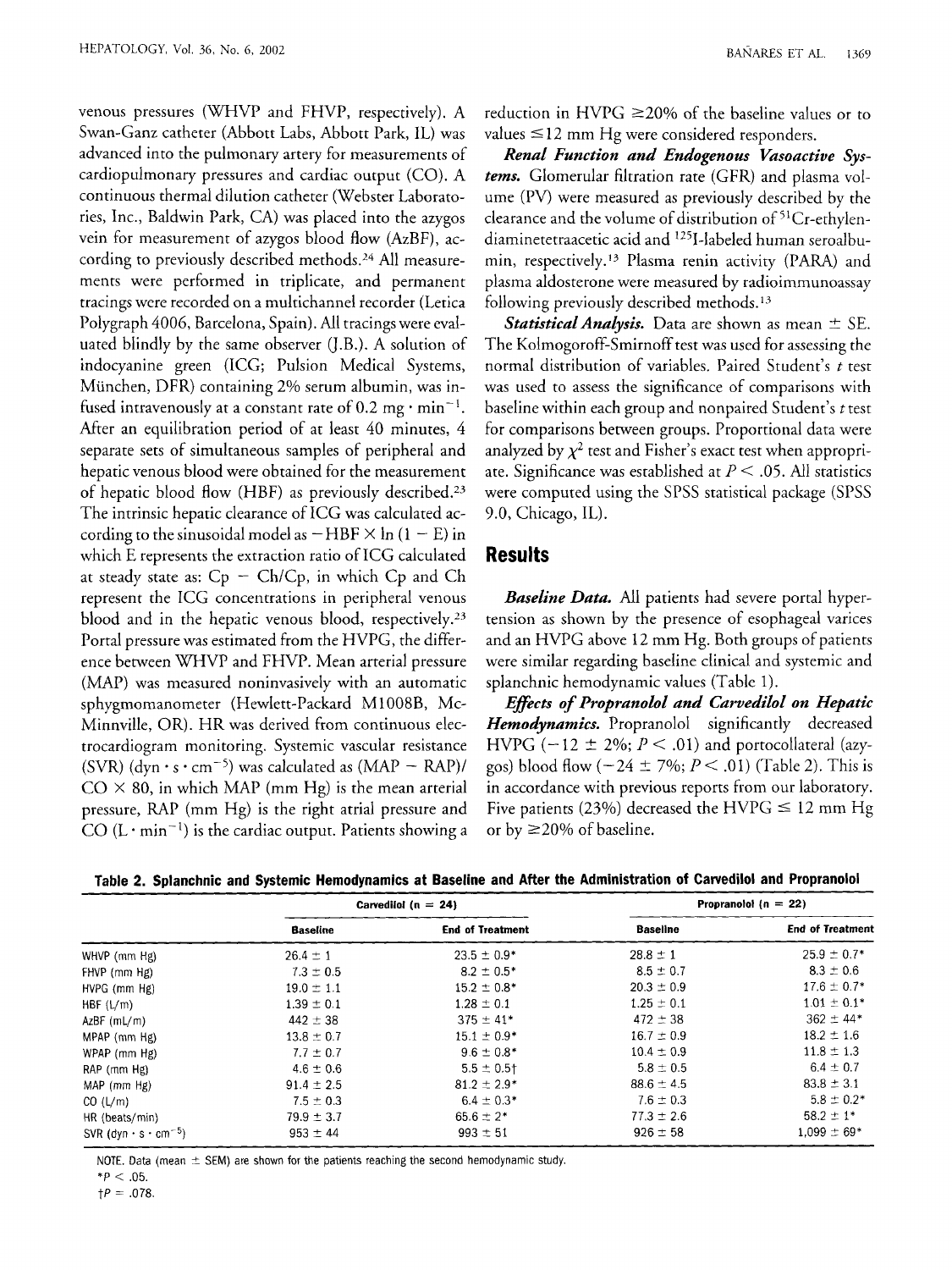

#### **A MEAN DECREASE IN HVPG**

#### **B PROPORTION OF RESPONDERS**



Fig. 1. Comparison of the effects of carvedilol and propranolol on HVPG. **As** shown, carvedilol caused a more pronounced decrease in HVPG than propranolol (A), which resulted in a significantly greater proportion of patients exhibiting a good hemodynamic response **(6).** 

Long-term carvedilol caused a pronounced decrease in HVPG  $(-19 \pm 2\%; P \le .001)$ . This decrease in HVPG significantly exceeded that achieved by propranolol *(P* < *.05)* (Fig. I). Moreover carvedilol decreased the HVPG  $\leq$ 12 mm Hg or by  $\geq$ 20% of baseline in 13 patients *(58%),* which is also significantly greater than what was observed in the propranolol group  $(P < .05)$  (Fig. 1).

Carvedilol significantly decreased AzBF  $(-14 \pm 6\%)$ ;  $P = .017$ ). This effect was slightly less pronounced than after propranolol, but the difference was not statistically significant. Carvedilol did not significantly change HBF  $(-6 \pm 7\%; P = .243)$  and hepatic intrinsic clearance  $(1 \pm 5\%; P = .44)$ , which were significantly decreased by propranolol ( $-18.1 \pm 4.7\%$ ;  $P < .01$  and  $-5 \pm 7\%$ ; *P* = *.02,* respectively).

*Eflects of Propranolol and Caruedilol on Systemic Hemodynumics and Renal Function.* Long-term administration of carvedilol and propranolol showed effective  $\beta$ -blockade as reflected by a significant decrease in HR and CO (Table *2).* However, propranolol caused greater reductions in HR and CO than carvedilol *(-23.7* -+ 2% vs. *-16.4* f *2.6%, P* = *.034;* and  $-21.5 \pm 2.3\%$  vs.  $-15 \pm 2.7\%$ ,  $P = .08$ , respectively). In contrast, carvedilol but not propranolol, significantly decreased MAP  $(-11 \pm 1\% \text{ vs. } -5 \pm 3\%; P = .05)$ .

RAP, pulmonary artery pressure, and pulmonary capillary pressure were significantly increased by carvedilol but not by propranolol (Table *2).* 

Chronic carvedilol administration was associated with a significant increase in PV (from  $3.1 \pm 0.2$  to  $3.4 \pm 0.1$ ) L; or  $+11.4 \pm 5\%$ ;  $P < .05$ ) and body weight (from *75.6* t *2.7* to *76.6* f *2.7* kg; or *+1.6 2 0.7%; P< .05).*  There were no changes in GFR (from  $90 \pm 4$  to  $84 \pm 5$ mL/min;  $-6.6 \pm 4.5$ %; not significant [NS]) or urinary sodium excretion (from  $159 \pm 96$  to  $157 \pm 84$  mmol/d; NS) following chronic carvedilol. Chronic carvedilol significantly reduced PARA (from  $1.99 \pm 0.8$  to  $1.3 \pm 0.8$ ng/mL/h; *P* < *.05).* 

Propranolol did not cause any change in urinary sodium excretion, PV, GFR, and PARA (Table *3).* 

*Hemodynamic Efects of Caruedilol According to*  Child-Pugh Class. Carvedilol caused a greater decrease in HVPG in patients with advanced liver failure (Child class B and C) than in those with good liver function (Child class A)  $(-25 \pm 2\% \text{ vs. } -14 \pm 3\% \text{, respectively})$ ;

|  |  |  |  |  |  |  |  | Table 3. Renal Function and Plasma Volume at Baseline and After Long-Term Propranolol or Carvedilol Administration |
|--|--|--|--|--|--|--|--|--------------------------------------------------------------------------------------------------------------------|
|  |  |  |  |  |  |  |  |                                                                                                                    |

|                                                                         |                 | Carvedilol (n = 24)     | Propranolol $(n = 22)$ |                         |  |
|-------------------------------------------------------------------------|-----------------|-------------------------|------------------------|-------------------------|--|
|                                                                         | <b>Baseline</b> | <b>End of Treatment</b> | <b>Baseline</b>        | <b>End of Treatment</b> |  |
| GFR (mL/min)                                                            | $90 \pm 4$      | $84 \pm 5$              | $102 \pm 6$            | $97 + 7$                |  |
| Serum creatinine (mg/dL)                                                | $0.95 \pm 0.05$ | $0.98 \pm 0.04$         | $0.90 \pm 0.03$        | $0.96 \pm 0.04$         |  |
| Serum sodium (mEg/L)                                                    | $138.2 \pm 0.7$ | $137.0 \pm 0.8$         | $137.8 \pm 0.7$        | $137.1 \pm 0.7$         |  |
| Serum potasium (mEq/L)                                                  | $3.9 \pm 0.1$   | $4.1 \pm 0.1$           | $3.9 \pm 0.1$          | $4.2 \pm 0.1$           |  |
| Urinary sodium excretion (mEg/d)                                        | $160 \pm 23$    | $157 \pm 20$            | $109 \pm 15$           | $121 \pm 15$            |  |
| Plasma renin activity ( $\mu$ g · mLz <sup>-1</sup> · h <sup>-1</sup> ) | $1.99 \pm 0.86$ | $1.30 \pm 0.76*$        | $2.01 \pm 0.90$        | $1.73 \pm 0.78$         |  |
| Plasma volume (L)                                                       | $3.1 \pm 0.2$   | $3.4 \pm 0.1*$          | $3.0 \pm 0.1$          | $3.0 \pm 0.1$           |  |
| Body weight (kg)                                                        | $75.6 \pm 2.7$  | $76.6 \pm 2.7*$         | $72.3 \pm 2.3$         | $72.3 \pm 2.2$          |  |

NOTE. Data are expressed as mean  $\pm$  SEM.

 $*P < .05$ .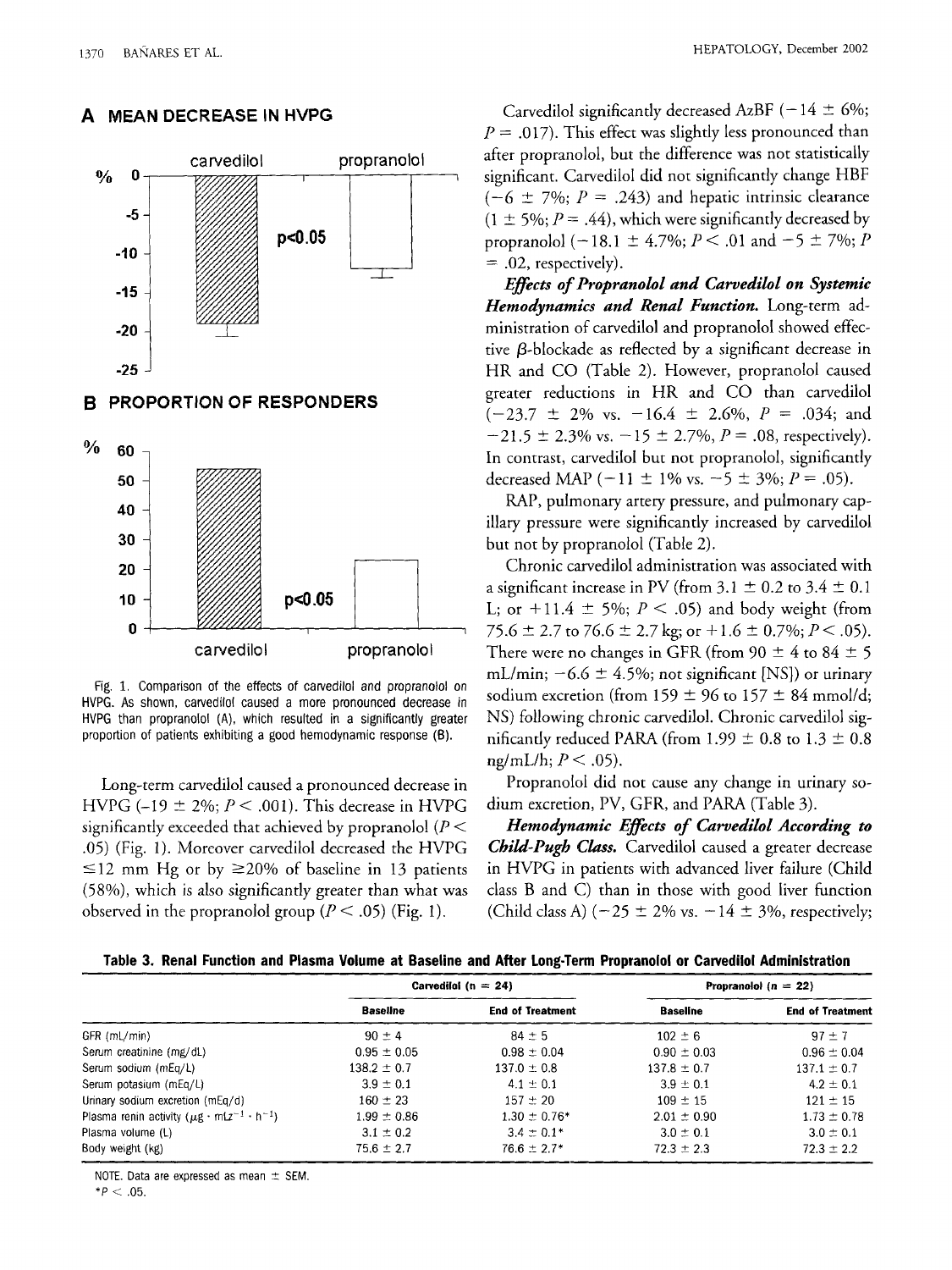$P = .01$ ). Propranolol caused a similar decrease in both groups (-15  $\pm$  2% vs. -11  $\pm$  3%; NS). The greater effect of carvedilol in Child class B or C patients was associated with a greater decrease in HR ( $-22 \pm 11\%$  vs.  $-12 \pm 13\%$  in Child class A patients;  $P = .07$ ) despite this group receiving lower doses of the drug  $(25 \pm 13 \text{ vs.})$  $35 \pm 27$  in Child class A patients;  $P = .27$ ). The decrease in MAP was similar in both groups  $(-11 \pm 7\% \text{ vs.})$  $-11 \pm 7\%$ , not sigficant). There were no differences in the effects of carvedilol on PV, body weight, and GFR in Child class **A** vs. Child class B or C patients (data not shown).

Adverse *Effects*. Both treatments were well tolerated. Mild side effects occurred slightly more frequently in the carvedilol group (Table *4).* Seven patients in the carvedilol group and 2 in the propranolol group required an increase in the dosage of diuretics  $(27\% \text{ vs. } 8\%; P = .07)$ for the treatment of new onset or worsening of previous ascites (3 carvedilol, 1 propranolol) or for the treatment of ankle edema *(4* carvedilol, 1 propranolol). All patients were successfully treated by increasing the dosage of the combination of furosemide and spironolactone (maximal dosages required were 80 mg/d and 200 mg/d, respectively). Two patients in the carvedilol group and 3 in propranolol group required discontinuation of the treatment because of severe adverse events (NS). All patients who required discontinuation of the treatment had advanced cirrhosis (Child-Pugh class B or C).

### **Discussion**

The target in the pharmacologic treatment of portal hypertension should be to reduce the HVPG by at least 20% of baseline values and, preferably, below 12 mm Hg. This has prompted investigations looking for more powerful portal hypotensive agents than propranolol or nado-101, either administered alone or associated with nitrovasodilators or  $\alpha$ -adrenergic blockers.

In a previous study we have shown that the acute administration of carvedilol, a nonselective  $\beta$ -blocker with

|  |  |  | Table 4. Adverse Events |  |
|--|--|--|-------------------------|--|
|--|--|--|-------------------------|--|

| Carvedilol<br>$n = 26$<br>n (%) | Propranolol<br>$n = 25$<br>n (%) | p         |
|---------------------------------|----------------------------------|-----------|
| 9(35)                           | 5(20)                            | <b>NS</b> |
| 3(12)                           | 4(16)                            | <b>NS</b> |
| 6(23)                           | 4(16)                            | ΝS        |
| 7(27)                           | 2(8)                             | .07       |
| $2(8)*$                         | $3(12)$ t                        | <b>NS</b> |
|                                 |                                  |           |

\*One patient developed pericardial effusion and another heart failure. An ultrasonographic examination disclosed that the patient had an underlying mitral and aortic valve disease.

tEncephalopathy in one case and severe fatigue in two patients.

intrinsic anti- $\alpha_1$ -adrenergic activity, has a greater effect on decreasing portal pressure than propranolol, although caused systemic hypotension,<sup>17</sup> which is a matter of concern due to its potential adverse effects on renal function and sodium retention in patients with cirrhosis.<sup>24</sup>

The present randomized controlled trial was conducted to verify if the greater portal hypotensive effect of carvedilol, as compared with propranolol, is maintained on continued administration, and to assess the relative impact of both treatments on endogenous vasoactive systems and renal function.

The results of the study indeed show that long-term administration of carvedilol markedly reduces portal pressure in cirrhotic patients with severe portal hypertension and esophageal varices. More important, the magnitude of the decrease in portal pressure caused by long-term carvedilol significantly exceeds that obtained after longterm propranolol. Actually the magnitude of the decrease in HVPG was 50% greater than that afforded by propranolol. Furthermore, the percentage of patients that achieved the target reduction in HVPG (a decrease of 220% of baseline values or to *5* 12 mm Hg), was significantly greater after carvedilol (58%) than after propran-<sup>0101</sup>*(23%, P* < *.05).* These results confirm that carvedilol has a good potential for the treatment of portal hypertension, at least in patients with insufficient response to propranolol.

It should be noted that the decrease in HVPG induced by carvedilol was not accompanied by a concomitant decrease in HBF, suggesting that a reduction of hepatic vascular resistance contributed to the portal pressure lowering effect of carvedilol. This finding contrasts with the significant reduction in liver perfusion following propran-0101, but it is not surprising given the fact that carvedilol is both a nonselective  $\beta$ -blocker and has intrinsic anti- $\alpha_1$ adrenergic activity. In that regard, the effects of carvedilol mimic those obtained by the combined administration of propranolol and the  $\alpha_1$ -adrenergic antagonist prazosin, which also decreases portal pressure while maintaining liver perfusion.<sup>12</sup> The magnitude of the decrease of HVPG in patients treated with carvedilol was greater in patients with more advanced liver disease. This fact was associated with a higher degree of  $\beta$ -blockade, as indicated by a greater decrease in HR. This may be related to the unpredictable bioavailability of the drug in cirrhotic patients, leading to different plasmatic levels of the R  $(+)$ and S (-) enantiomer than in healthy subjects.<sup>16,25</sup> Carvedilol is a racemic compound of R  $(+)$  and S  $(-)$ enantiomers. The S  $(-)$  enantiomer is responsible for the nonselective  $\beta$ -adrenoceptor antagonism and the S (-) and R (+) have a similar  $\alpha_1$ -adrenoceptor antagonism.<sup>26</sup> In healthy patients stereoselective first pass leads to a dif-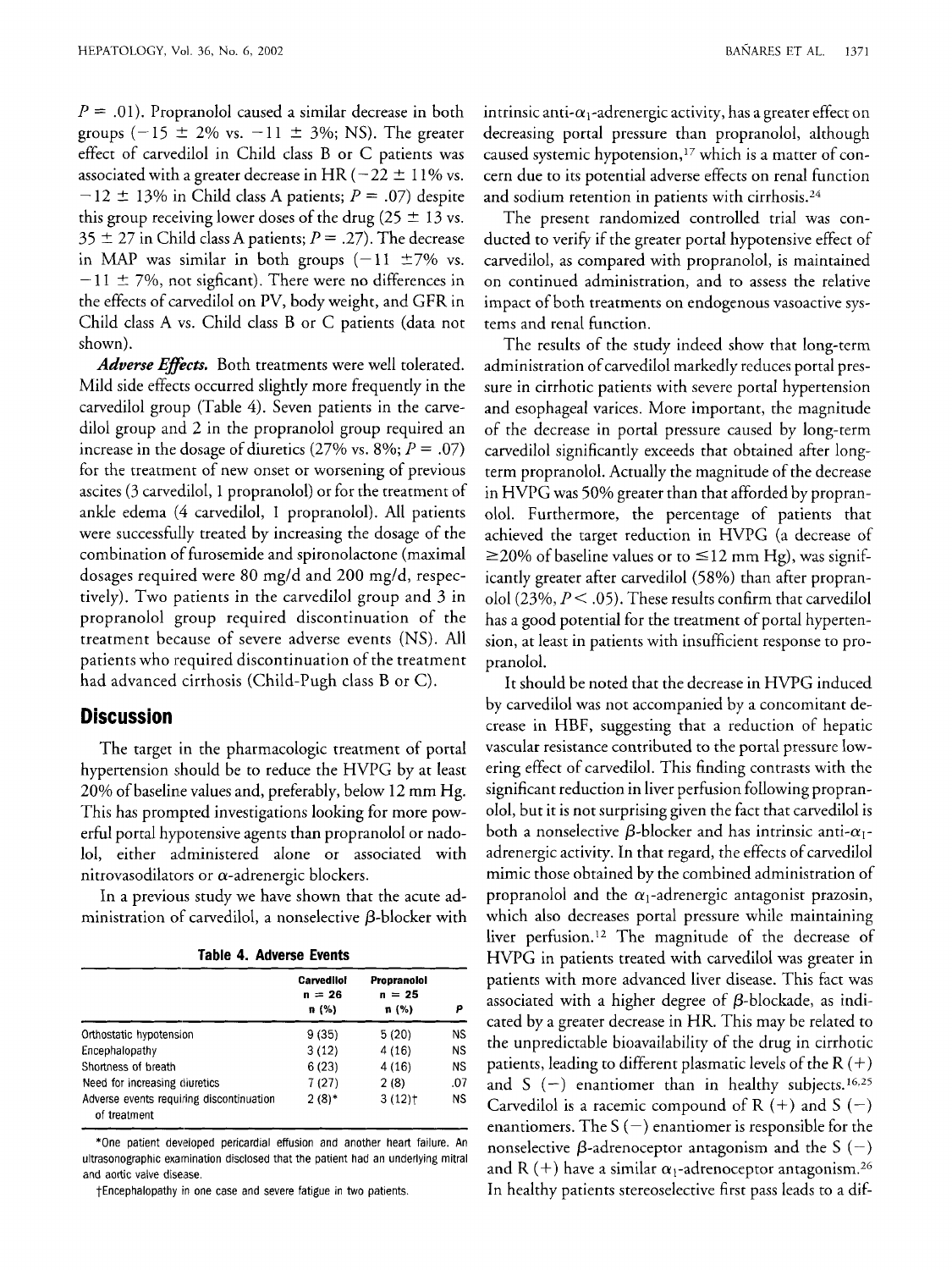ferent bioavalability of both enantiomers with a higher concentration of the  $S$  ( $-$ ) enantiomer. Previous studies<sup>25</sup> have shown that in patients with severe liver disease the stereoselectivity of carvedilol metabolism is different than that of healthy subjects and the bioavalability of both enantiomers differs. It is also possible that in patients with more advanced liver disease the differences in plasma levels were further exaggerated as compared with patients with less severe liver failure.<sup>16</sup>

The significant reductions on HR and CO as well as the reduction of portocollateral blood flow (AzBF) after carvedilol are expected because of the  $\beta$ -blocking activity of the drug. The magnitude of the reduction on HR and CO caused by carvedilol was less pronounced than that induced by propranolol, indicating less pronounced  $\beta_1$ blockade. However, both drugs caused a similar reduction of portocollateral blood flow as assessed by measurements of AzBF. This probably reflects a similar degree of  $\beta_2$ adrenergic blockade in the splanchnic circulation.

Another relevant finding of this study is that the longterm effects of carvedilol on arterial pressure and SVR are less pronounced than those observed after acute administration. While acute carvedilol administration markedly decreased MAP and SVR,<sup>17</sup> long-term administration did not decrease SVR, and there was only a mild decrease in arterial pressure. Such an attenuation of the systemic vasodilatory effect has also been described in cirrhotic patients receiving long-term treatment with the  $\alpha_1$ adrenergic blocker, prazosin.<sup>22</sup> This may be related to development of true tolerance, involving a decreased expression of  $\alpha_1$ -adrenoreceptors, but also with pseudotolerance, associated with hemodynamic adjustments in response to arterial hypotension.

Because acute administration of carvedilol was associated with systemic hypotension, which may have deleterious effects on renal function, $24$  we have taken special care to evaluate the effects of carvedilol on renal function and sodium retention. Previous studies showed that, in patients with cirrhosis, vasodilators may reduce GFR, increase PV, and activate endogenous vasoactive systems. $^{24}$ However, recent studies have shown that combination therapy using propranolol plus 5-ISMN or propranolol plus prazosin does not impair renal function.<sup>10,12,27</sup> This is probably related in part to the suppression of renin activity induced by  $\beta$ -blockers, an effect that has also been documented with carvedilol.28,29

Our results confirm these findings, showing that chronic carvedilol administration neither adversely affects renal function, nor increased endogenous vasoactive systems, but reduced PARA. Nevertheless, we cannot exclude a transient effect causing some degree of sodium retention, since carvedilol administration, similarly to the

association of propranolol plus prazosin,<sup>12</sup> significantly increased PV and body weight, and was associated with worsening of preexisting ascites in one third of ascitic patients. These symptoms were easily controlled with sodium restriction and diuretics and did not require discontinuation of the drug. However, it is possible that the enhancement of sodium retention has been concealed in part by the increased use of diuretics. This may limit the clinical applicarion of carvedilol, which should probably be restricted to nonascitic patients. Another possible consequence of volume expansion was the increases in right atrial, pulmonary arterial, and capillary pressures in patients receiving carvedilol.

**A** previous study30 showed that the 4-week administration of *25* mg of carvedilol was associated with a marked hypotension leading to discontinuation of the treatment in a significant proportion of patients. This fact contrasts with the results of our study in which both treatments were equally well tolerated. Only 10% of patients required discontinuation of the treatment because of adverse events. Mild, self-limited shortness of breath was observed in both groups. The differences on clinical tolerance between both studies is likely to be due to our careful adjustment of the dosage of carvedilol over a titration period, starting with a very low dosage, as recommended for patients with heart failure.'9 A recent report suggest that a low dosage of carvedilol (12.5 mg/d) is well tolerated and maintains its portal hypotensive effect.<sup>31</sup>

In conclusion, the results of the present study show that long-term carvedilol treatment in patients with cirrhosis and esophageal varices decreases portal pressure more than propranolol and induces more frequently a beneficial hernodynamic response, as indicated by a decrease in HVPG of at least 20% of baseline values, and/or reaching values *5* 12 mm Hg. However, the decrease of arterial pressure and the trend for sodium retention and PV expansion may limit the clinical applicability of this therapy. However, we believe that the safety profile of carvedilol allows the performance of a larger randomized clinical trial with clinical end points and careful assessment of adverse events. Because of the potential adverse effects on sodium retention, it seems reasonable to propose that the first of these studies should be restricted to nonascitic cirrhotic patients.

## **References**

- 1. Groszrnann RJ, Bosch J, Grace ND, Conn HO. Garcia-Tsao G, Navasa M, Alberts J. et **al.** Hemodynamic events in a prospecrive randomized trial of propranolol versus placebo in the prevention of a first variceal hemorrhage. Gastroenterology 1390:99: 1401 - *1407.*
- 2. Feu F, Garcia-Pagan JC, Bosch J, Luca **A,** Teres J, Escorsell **A,** Rodes J. Relation between portal pressure response to pharmacotherapy and **risk** of